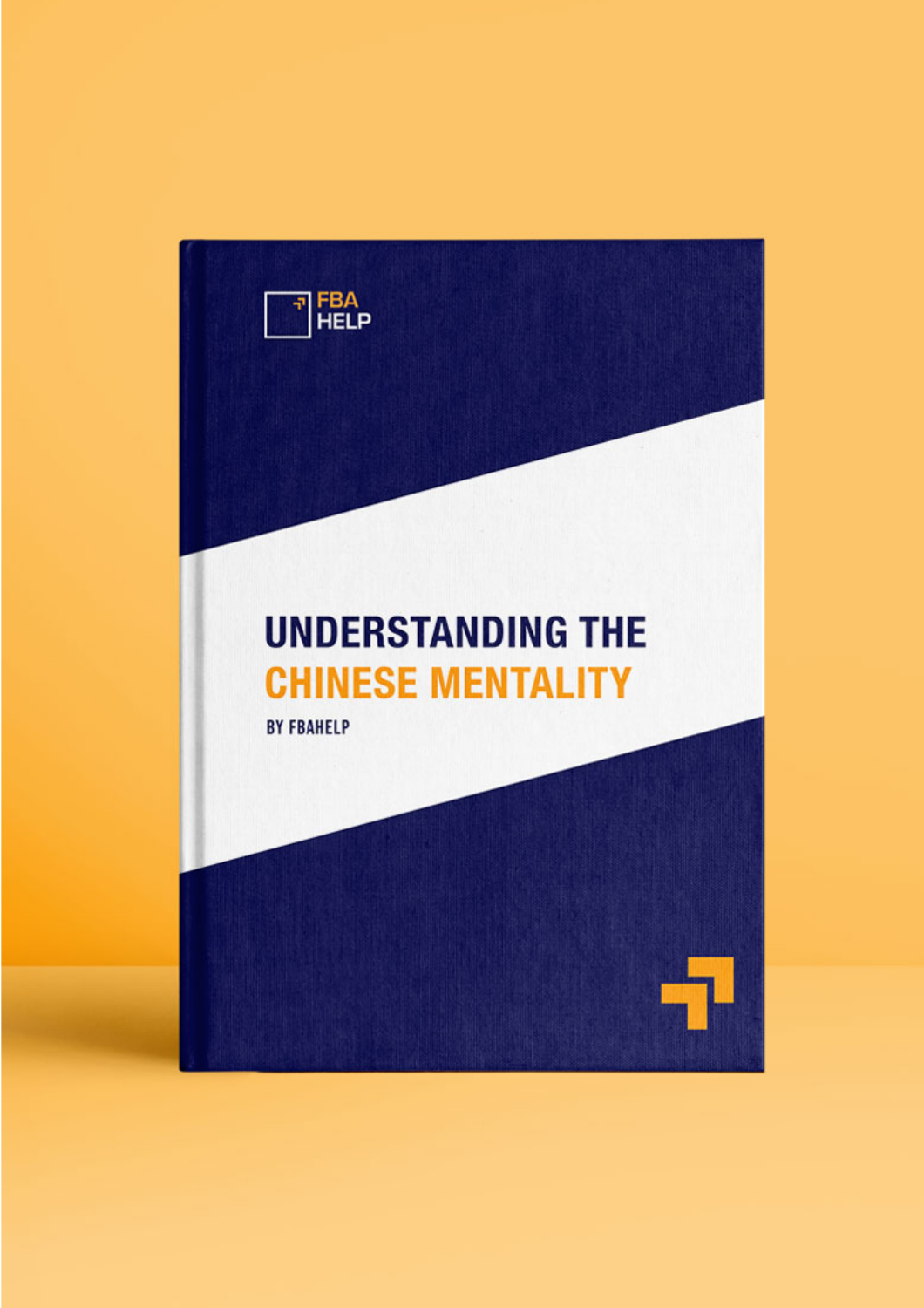

# **Understanding the Chinese Mentality**

### **East and West think in profoundly different ways**

When Western and Chinese mindsets come together, there is an opportunity for great misunderstanding. Chinese mindset is based on completely different factors and unique language structure.

Knowledge and appreciation of these factors, as well as their moral values and traditional views is essential to a successful business in this country. We are going to look at some of the key traits of Chinese mentality to help you with that.

### **"Cha bu duo" mindset in China**

The "Cha bu duo" concept is one of the distinctive traits of Chinese mentality. It basically implies cutting corners to get something done faster or cheaper.

For example, a Chinese finds an English expression, sentence or entire paragraph good and copies it into different documents without further review and adaptation.

Or, when you order cotton tags in grey, the supplier might come up with alternatives in white (because it turns out later, that they do not have cotton fabrics in grey).

This prevailing attitude is the reason why China is still lacking the same quality standards as the Western countries have.

#### **This mindset can be seen during a production process as:**

- Frequent last-minute schedule changes;
- Failing to notify the buyer when changes are made to the production process;
- Taking excessively long to repair something;
- Failure to detect a mistake in the product that a European inspector can easily detect.

If you have strict requirements for the product, better state them clearly before going into the deal, for instance, the color difference, size difference, the deadline of delivery time… Etc. Or else people would think it is acceptable to give you something Cha Bu Duo, and they see no problem with it.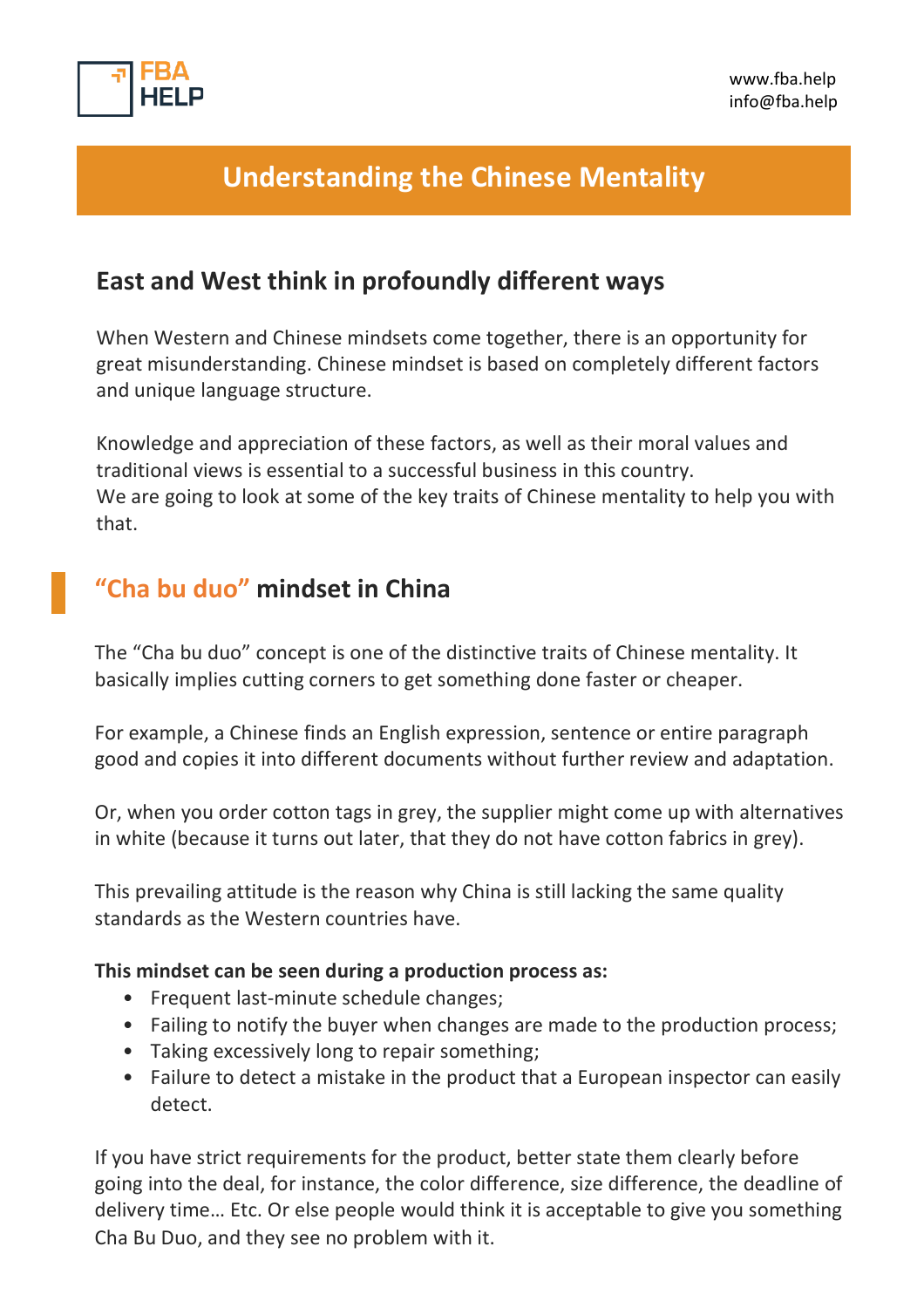## **Mianzi – the concept of Face**

Everybody will tell you how important it is not to make Chinese counterparts lose Face, and this is undoubtedly good advice. But what, exactly, is Mianzi (面子)? And that is where the problems start. Most Chinese are very quick to tell you how important Face is – but most of them find difficulty in explaining exactly what it is. The concept of "Face" is something that we are not so familiar with in the West.

Mianzi may be translated as "honor", "reputation" and "respect". It is so important in Chinese social/political/business circles that it can literally make or break a deal.

China is a group-oriented culture and people belong to a myriad of groups – family, university peers, the Party, work teams, social clubs, etc. "Face" represents a person's reputation and feelings of prestige within these groups.

# **"Losing Face" and "Giving/Gaining Face"**

**Losing Face** – Showing a weakness or criticizing someone in public will damage his reputation resulting in the loss of Face.

**Giving/Gaining Face** – Giving someone a compliment or giving an expensive gift will earn yourself or someone Face.

For example, Chinese employees are often scared to approach or talk to foreigners. They may not be so confident in their English skills and they fear that by talking English with you, they might show a weakness and lose Face. If you come across this kind of situation, assure them that you are impressed by their English skills, give them compliments, and even try your own hand at Chinese, they will automatically feel a lot more comfortable around you.

Westerners are used to straight forward answers, whether it is a 'Yes' or a 'No'. On the contrary, direct refusals or disagreements are uncommon in China. A negative decision may cause both sides to lose Face.

A more common response is 'maybe' or 'I will think about it…'. A tricky situation may be even ignored until it is forgotten about. In Chinese circles they know how to read between the lines, but foreigners may find this situation more awkward or frustrating. The best thing to do is be patient, take a deep breath and try resolve the situation privately.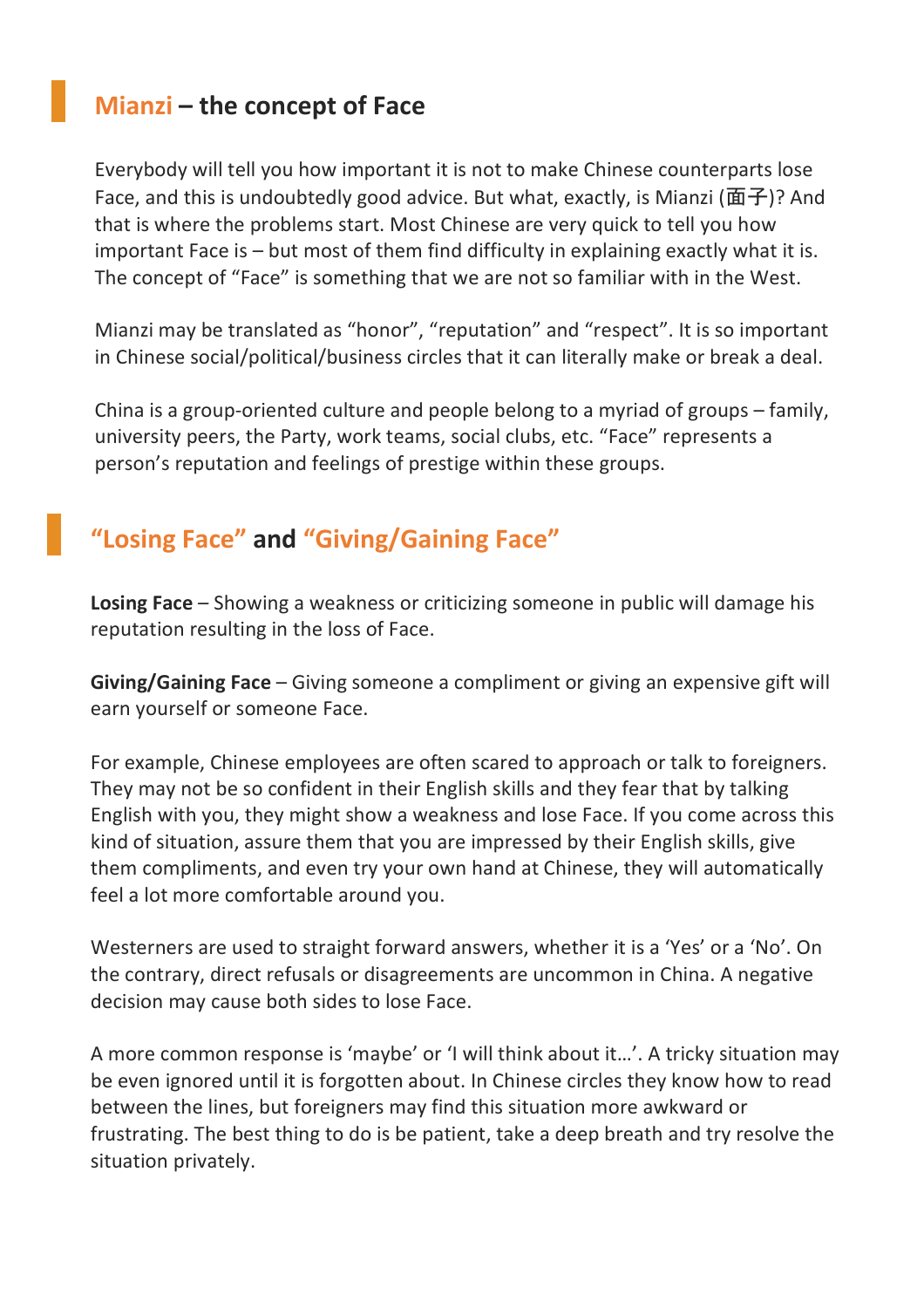The great danger of being seen to make somebody lose Face is that the injured party is unlikely to want to do business with you. Furthermore, all the witnesses of such situation will consider you a potentially 'dangerous' person. If you can make one person lose Face, you are likely to do the same to others.

### **Tips for giving/gaining face:**

- Paying someone a compliment.
- Inviting someone out for dinner (and picking up the bill).
- Giving an expensive gift when meeting someone.

#### **Tips to avoid losing face:**

- Calling someone out on a lie.
- Criticizing, disagreeing with or questioning someone's decision.
- Directly refusing an invitation to a dinner or event.

# **"Have you eaten yet?"**

Foreigners often wonder, why Chinese people use the phrase "你吃饭了吗" (Ni chi fan le ma?) as a greeting, meaning "Have you eaten yet?"

This way they greet each other and their foreign friends or partners, often inviting them to have a dinner together before or after a business meeting.

Such invitations are more than just a common courtesy. It is an important part of Chinese culture and business ethics. Such "dinner meetings" (宴会 -yan hui) symbolize unity, which is also reflected in the way the table is laid.

People sit around a big table, taking food from big plates. The tables usually have round rotating tabletops, so that everyone can try every dish.

Such dinner meetings are more than just a tradition. They have roots in Chinese history, Confucianism and collective mentality. It is also a great opportunity to get better acquainted with your Chinese partners in relaxing and casual atmosphere, discuss business prospects and enjoy traditional Chinese cuisine.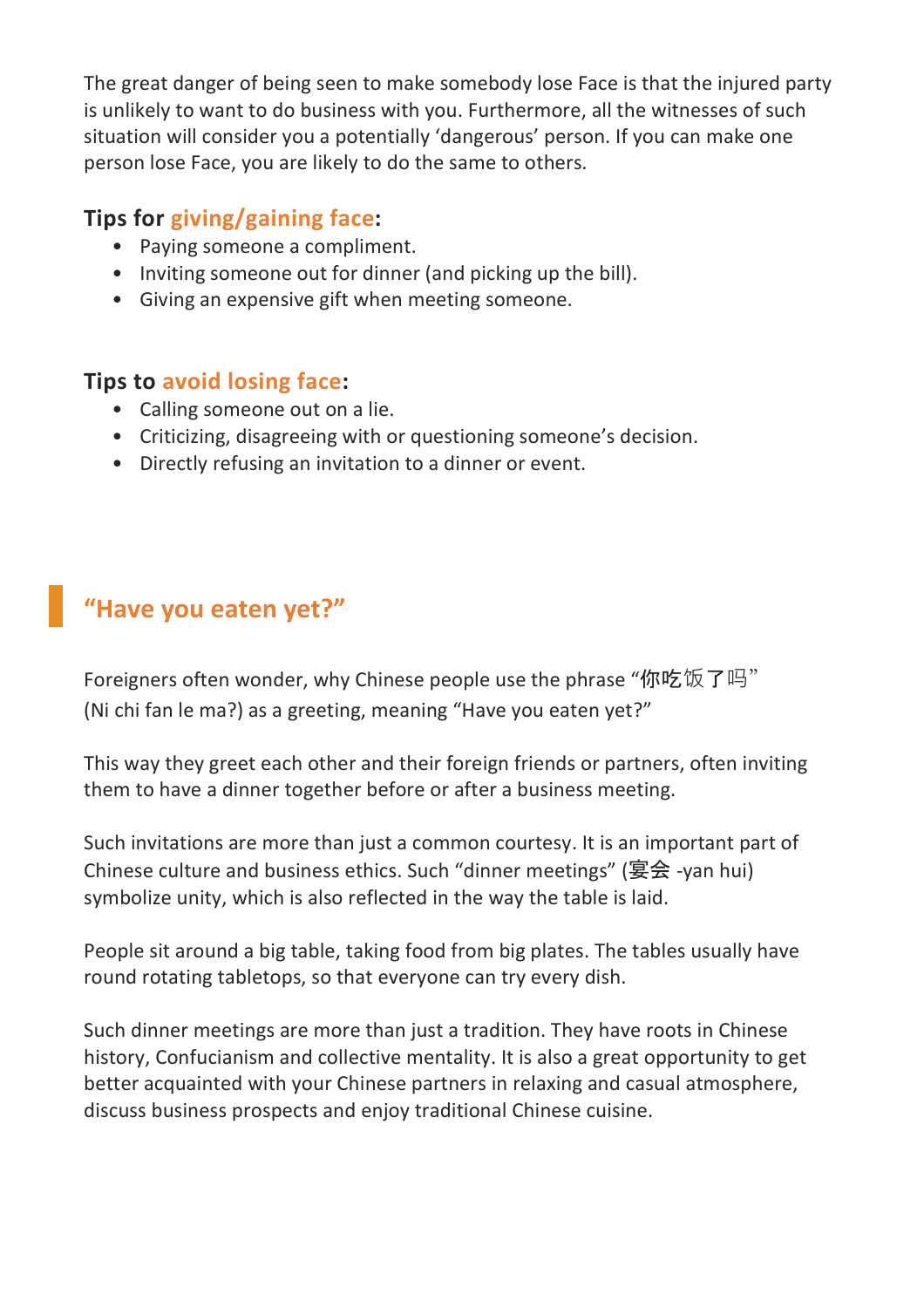# **"Guanxi" Concept in Chinese Mentality**

Guanxi" can be roughly translated as "personal connections", or "social networks".

Basically, it is the system of social relations, based on mutually beneficial cooperation, reciprocity and trust, both on personal and business levels. If you are in "Guanxi" relations with somebody, you are supposed to do mutual favors and support each other in case of need, depending on the nature of your relationship.

It is a core trait of Chinese mentality, and it is very important to understand the way it works in order to have a successful business with the people in this country.

"Guanxi" has its roots in Confucian philosophy, where the individual is seen as a part of the community. It is also closely related to the concept of "Face".

The whole system of social relations in China is based on this idea. In business etiquette it is particularly prominent, and should be definitely taken into account.

## **Some practical advice:**

- **Business dinners are important.** Negotiations rarely take place at a lunch or dinner, rather it's a time for developing your business relationships and building some "Guanxi". Dinner meetings are commonly used to gently probe each other without any formal commitment.
- **The Chinese traditionally give presents to their partners on business meetings.** There are certain rules for this matter, which can help you avoid any misunderstanding, produce good impression on your Chinese counterparts and earn some "Guanxi".

The appropriate gifts for such occasion include national souvenirs, items with your company logo, classy alcohol. It is good practice to wrap them in red or gold colors, symbolizing luck and well-being. Social hierarchy is also very important: head of the company and the senior managers should be given presents first.

• **Do not rely on formal agreements.** Good "Guanxi" relations are generally more important for the Chinese, than some legal formalities or contract details. Successful business in China depends largely on the "Guangxi" you forge and who you build this relationship with.